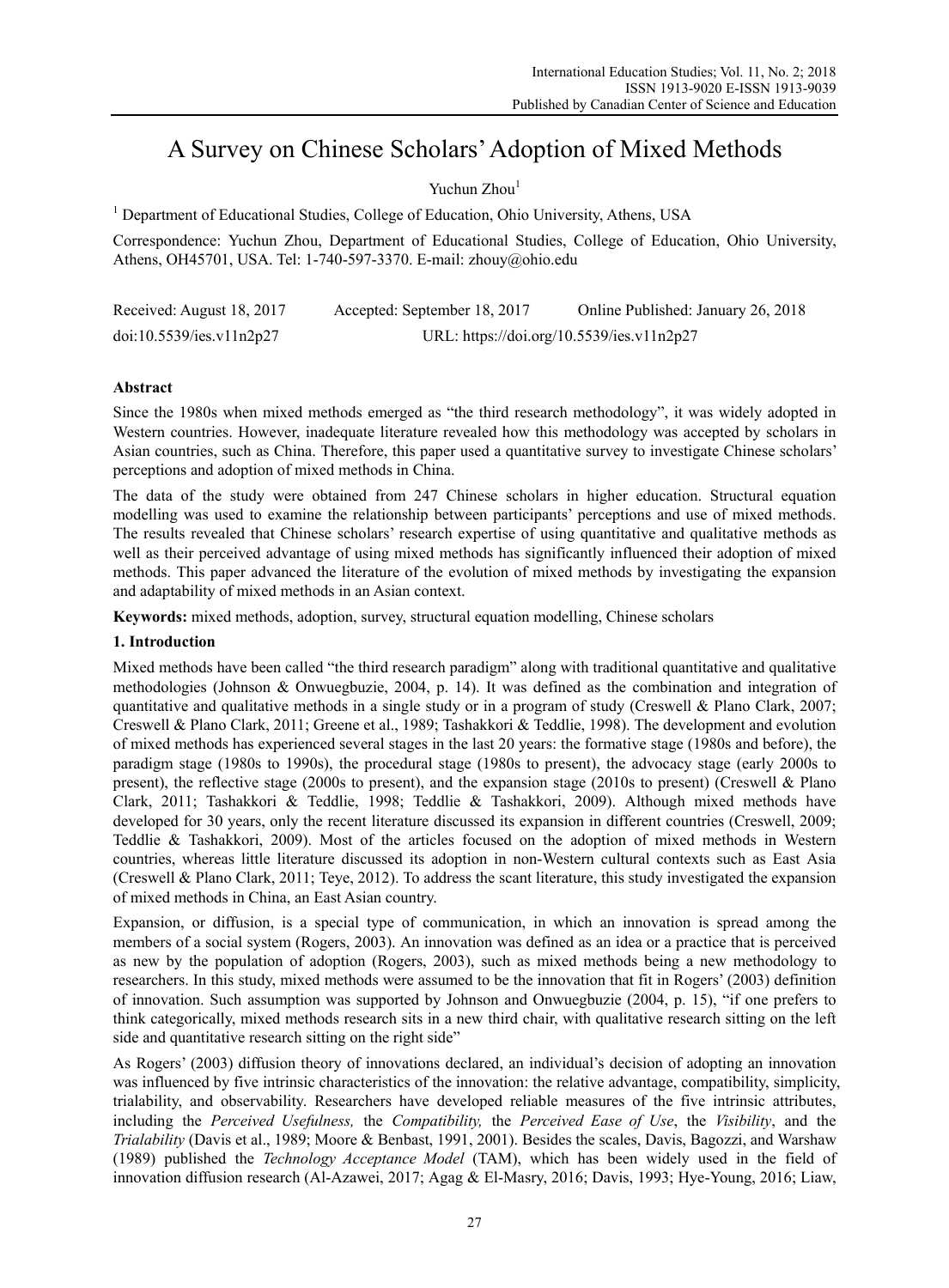2002; Liaw & Huang, 2003; Tran & Cheng, 2017; Oliveira & Martins, 2011; Venkatesh, Morris, Davis, & Davis,  $2003$ ).

In this study, the authors adapted the above measures of innovation diffusion and technology acceptance model to investigate Chinese scholars' adoption of mixed methods. Before data collection, permission to use the existing measures was obtained from the original authors, Davis, Benbasat, and Venkatesh in November 2012.

#### 1.1 Research Ouestions

Two research questions are to be answered in this study, including:

- $1)$ How likely are Chinese scholars to adopt mixed methods?
- What factors impacted Chinese scholars' decisions to adopt mixed methods?  $(2)$

## 1.2 Research Hypotheses

Moreover, three sets of research hypotheses about the relationships between the potential factors and Chinese scholars' decision of adoption were tested. Decision of adoption includes both intention to adopt this methodology and actual use of it. The hypothesized model in the study was demonstrated in Figure 1.

H1. Chinese scholars' intention to use mixed methods is positively predicted by their perceived compatibility, advantage, reasons, and ease of using mixed methods, as well as their expertise of using qualitative and quantitative methods.

H2. Chinese scholars' use of mixed methods is positively predicted by their perceived compatibility, advantage, reasons, and ease of using mixed methods, as well as their expertise of using qualitative and quantitative methods.

H3. Chinese scholars' perceived advantage of using mixed methods has mediation effects on their intention to adopt mixed methods.



Figure 1. Hypothesized model of mixed methods' adoption

The current study is a quantitative follow-up study of a previous qualitative case study that explored the use of mixed methods in East China with a purposeful sample (Zhou & Creswell, 2012). Followed by the previous qualitative findings, this study quantitatively investigated the same topic at a larger population in China as a representative of non-Western cultural contexts and developing countries. Research on the expansion of mixed methods in a different culture other than Western cultures is necessary to this methodology's development and application. If mixed methods are only applicable in Western cultures, the usefulness of this methodology is limited. This study aimed to provide empirical examples of how widely this method can be used in a different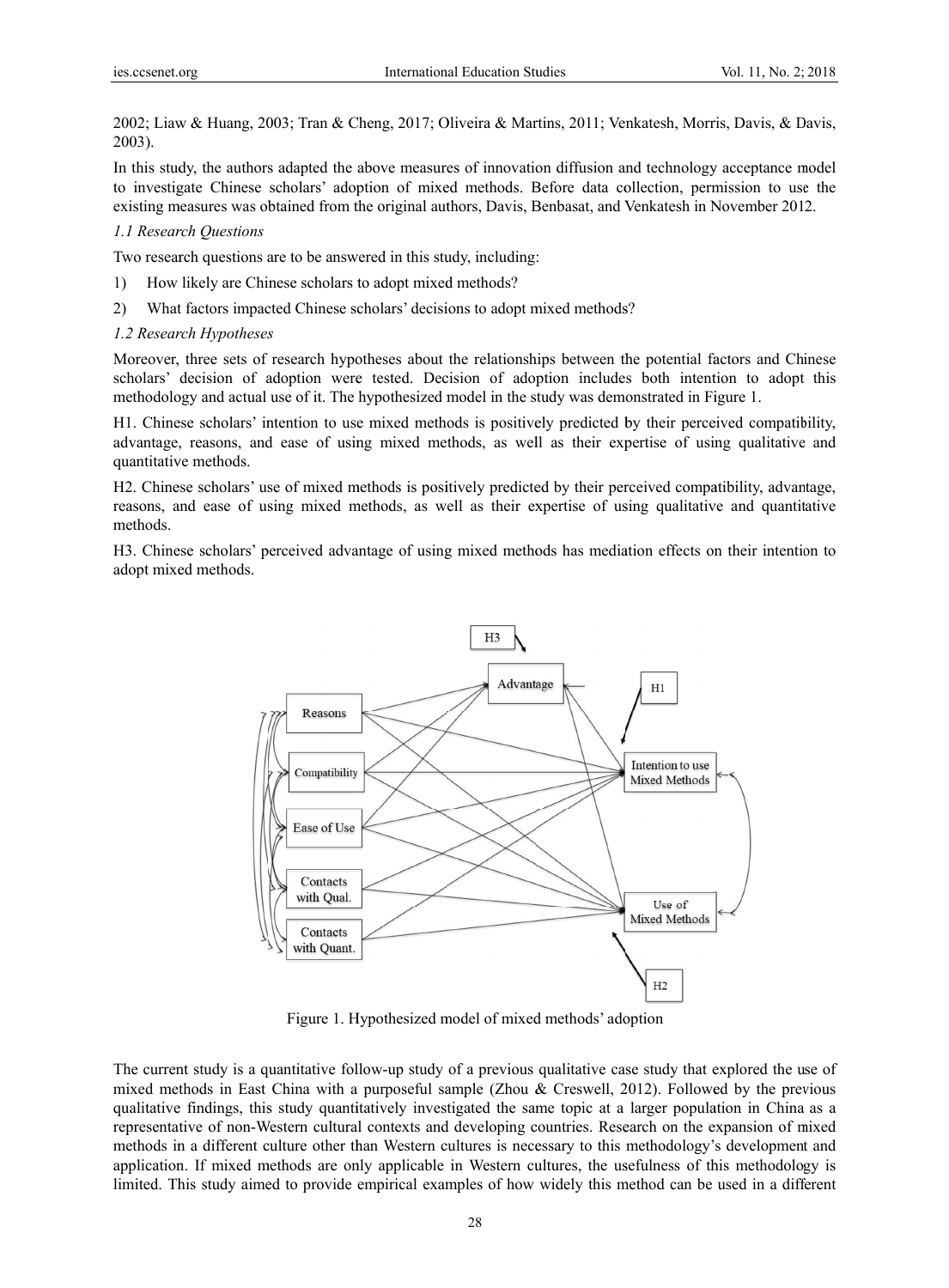## culture.

Moreover, this study is meaningful to research methodologists who are interested in quality practices of using mixed methods in specific disciplines. Historically, when methodologists drafted the guidelines for using mixed methods in specific disciplines, they mostly considered the situations in developed countries due to lack of relevant literature in other cultures. However, when one discipline adopts a new research method, it requires a complete analysis and best practices for using this method in different situations, either in developed or developing countries, and either in Western cultures or non-Western cultures. Thus, this study intended to provide the needed information of mixed methods' compatibility in a different context. In essence, the current study could contribute to the development of mixed methods in expanding its frontier of application.

## **2. Method**

## *2.1 Sampling*

The population of the study was defined as Chinese scholars because they are the primary group using or intending to use mixed methods in China. A sample of 247 faculty members and senior graduate students were recruited from the top 300 comprehensive universities of 2012 in China. Multiple sampling strategies were used, including random sampling and criteria sampling. Firstly, three Chinese universities among the top 300 comprehensive universities of 2012 in China were randomly selected. Secondly, criteria sampling strategies were employed. Faculty members and senior graduate students were invited to participate in the survey if they had learned about research methodologies, qualitative and or quantitative approaches. Consequently, a total sample of 247 participants was recruited, averaging 80 at each research site. The sample information was reported in Table 1.

| Table 1. Sample size and information of three selected Chinese Universities |
|-----------------------------------------------------------------------------|
|-----------------------------------------------------------------------------|

| Name & Sample Size   | <b>Characteristics</b>          | Geographic Area    | Rank of Chinese<br>Universities |  |
|----------------------|---------------------------------|--------------------|---------------------------------|--|
| Henan Technology     | Comprehensive;                  | Central China      | $22.5^{\text{th}}$              |  |
| University $(n=91)$  | sciences and technology focused |                    |                                 |  |
| West China School of | Medicine focused;               | Western China      | $12^{th}$                       |  |
| Medicine $(n=82)$    | highly research focused         |                    |                                 |  |
| Sichuan Normal       | Comprehensive;                  | Southwestern China | $195^{th}$                      |  |
| University $(n=74)$  | teacher education focused       |                    |                                 |  |

## *2.2 Measures*

The authors adapted three existing scales from Moore and Benbast (1991, 2001): *Perceived Ease of Use* (4 items; *α*= 0.84), *Relative Advantage* (5 items; *α*= 0.90), and *Compatibility* (3 items; *α*= 0.86), and one from Venkatesh et al. (2003): *Intention to Use* (3 items; *α*= 0.81). All measures used a 7-point Likert scale from 1 (strongly disagree) to 7 (strongly agree). The reliability generalization of these measures were largely used and examined in varies studies (Hess, McNab & Basoglu, 2014; Mallya, 2017; Powell & Wimmer, 2017).

In addition to the four existing scales, another four scales were generated based on literature review and a previous qualitative study (Zhou & Creswell, 2012). The scale of *Reasons to Use Mixed Methods* (3 items; *α*= 0.88) was developed to measure participants' perception of the reasons to use mixed methods on a 7-point Likert scale from 1 (strongly disagree) to 7 (strongly agree). This scale consisted of the following three items:

- 1) The weaknesses of one research method can be offset by the strengths of the other research method.
- 2) Using mixed methods can solve complex research problems.
- 3) Using mixed methods can provide a complete understanding of research problems.

Another three scales meant to measure participants' expertise of using different research methods, namely *Expertise of Using Qualitative Methods* (6 items; *α*= 0.78), *Expertise of Using Quantitative Methods* (6 items; *α*= 0.79), and *Use of Mixed Methods* (6 items; *α*= 0.79). Participants were asked to give numeric response to the following six questions about their experience of using specific methods. The raw responses were then converted to the data within a range of 1 to 7, with higher score indicating higher-level expertise with the specific research methodology. Each of the three scales included the following six questions, such as:

1) How many courses did you take to learn about this methodology?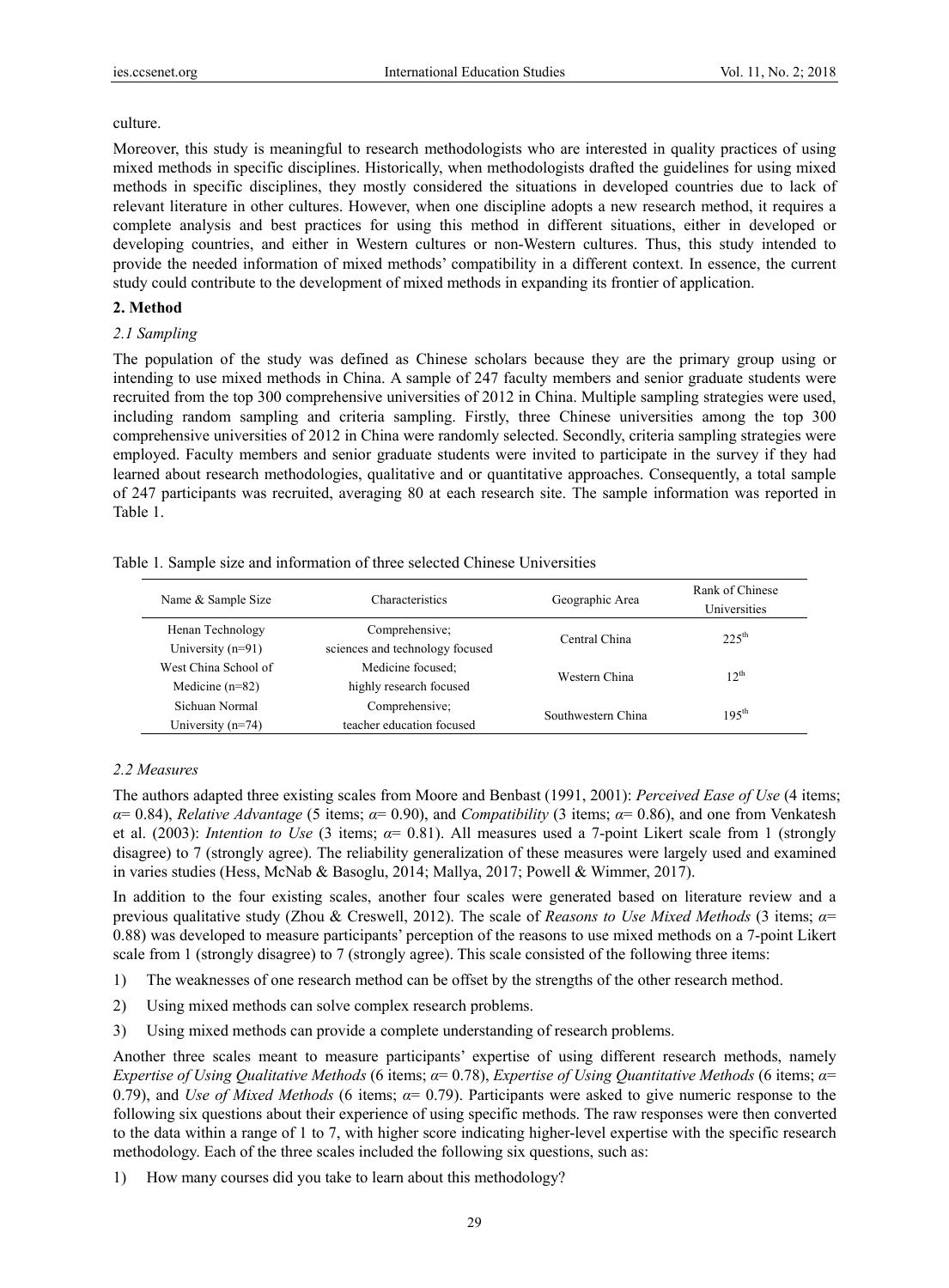- 2) How many training occasions (including conferences, workshops, lectures, and seminars) did you attend to learn about this methodology?
- 3) How many studies did you participate in using this methodology?
- 4) How many times did you present this type of research (including publishing papers, presenting at conferences, and speaking at lectures)?
- 5) How many articles (including book chapters) did you read about this methodology?
- 6) How many times did you talk with others about using this methodology?

## *2.3 Data Collection*

The survey questionnaire was originally worded in English and then was translated into Chinese for the participants of the study. The accuracy of translation was discussed by a panel of Chinese scholars (including five Chinese graduate students in the United States and five Chinese faculty in China). The Chinese versions of the questionnaire and the informed consent were approved by the Institutional Review Board of the PI's institute.

The survey was conducted in several sessions at each site. The procedure of data collection was the same for every session. First, the university administrators gathered the participants. Second, the PI briefly introduced the study to participants. For instance, the PI clarified the terms used in the questionnaire to make sure participants' understanding of these terms was accurate and consistent. The overall response rate was 91%, as the authors received 247 complete surveys out of 270. The average time for completing the survey was approximately 10 minutes.

## *2.4 Data Analysis*

Data were analysed using descriptive statistics and structural equation modelling techniques. Data analysis was conducted in Mplus 7, which provided the maximum likelihood estimation with robust standard errors (MLR) for non-normal continuous variables with missing data. For all variables in the study, there was less than 4% missing data at the assumption of missing at random. To evaluate model fit, multiple model fit indices were used, including model chi-square  $(\chi^2)$ , Bentler comparative fit index (CFI; Bentler, 1990), standardized root mean square residual (SRMR), and Steiger-Lind root mean square error of approximation (RMSEA; Steiger, 1990).

According to Kline (2011), the combination of chi-square values accompanying *p* values greater than .05, CFI values greater than .95, RMSEA values less than .05, and SRMR values less than .08 indicated a good model fit. Other researchers discussed that CFI values between .90 and .95 are acceptable fit (Browne & Cudeck, 1992). The sample size  $(N > 200)$  in the quantitative survey decreased the concerns of power in the study. The effect size of the model and coefficients estimates were evaluated and reported using the  $R^2$ s.

## **3. Results and Discussion**

The total sample size was 247, with 185 females (75%) and 62 males (25%). The demographic information of all the participants was summarized in Table 2. In summary, the average age of the participants was 27.35 with a standard deviation of 7.32. The youngest participant was 22 and the oldest was 66. Approximately 72% (n=179) of the participants were graduate students (about half of them being senior master students and the second half being senior doctoral students), and 28% (n=68) of the participants were university faculty members (50% of them being assistant professors, 26% being professors and associate professors, as well as 24% being research faculty). Participants came from a variety of disciplines, including public health (n=51, 20%), nursing (n=48, 19%), psychology (n=47, 19%), management (n=41, 17%), education (n=36, 15%), and arts and sciences (n=24, 10%).

| Sample Size | Gender                                | Status                  | <b>Disciplines</b>      |
|-------------|---------------------------------------|-------------------------|-------------------------|
|             |                                       | Doctoral students 36%   | Public health 20%       |
|             | Female 75%<br>$n = 247$<br>Male $25%$ | Master students 36%     | Nursing 19%             |
|             |                                       | Assistant professor 14% | Psychology 19%          |
|             |                                       | Professors 7%           | Management 14%          |
|             |                                       |                         | Education 15%           |
|             |                                       | Research faculty 7%     | Other Arts/Sciences 10% |

In the study, the hypothesized model was used to examine the influential factors on Chinese scholars' use of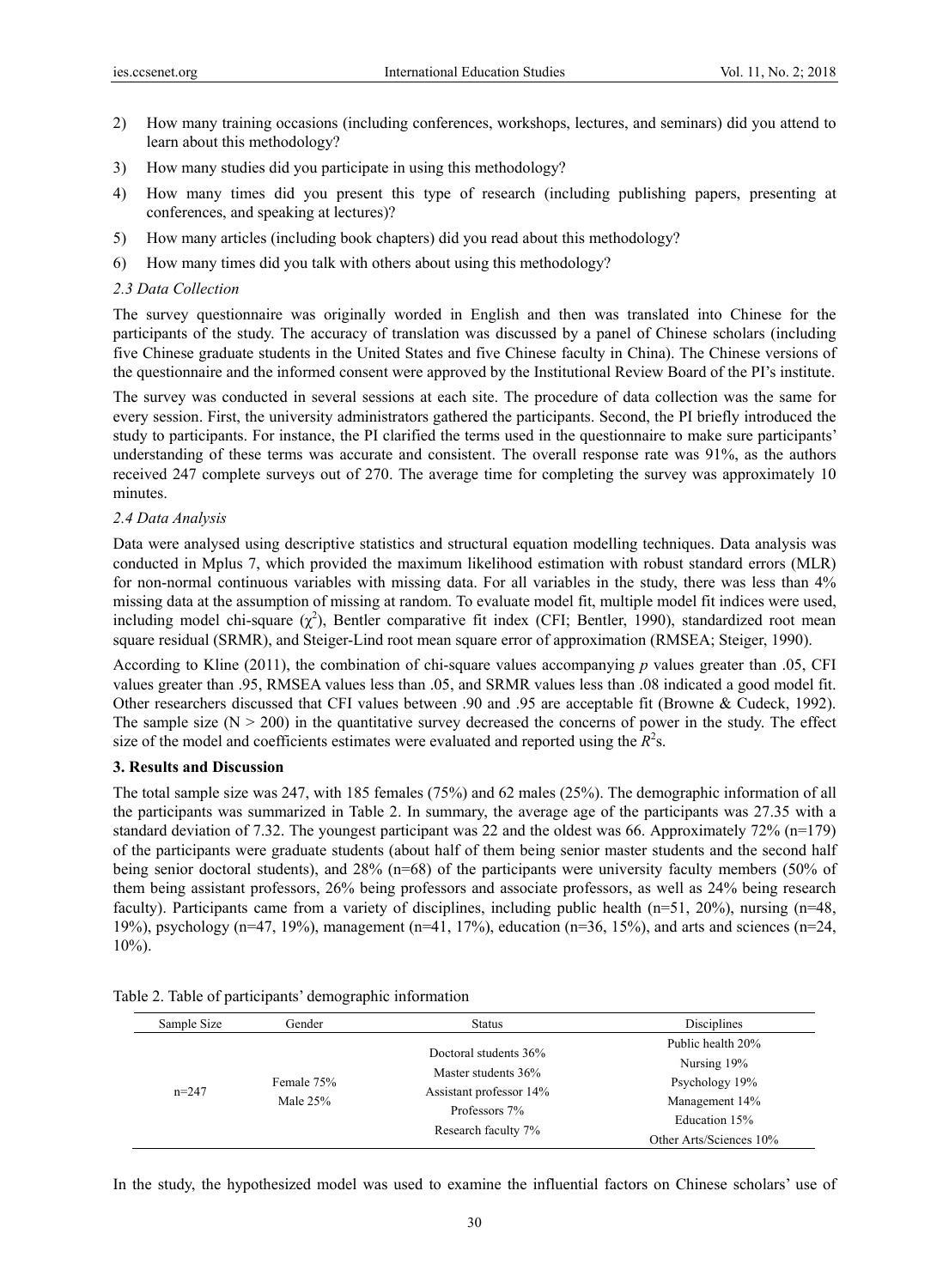| mixed methods. It consisted of eight variables. The descriptive statistics of all the variables were reported in |  |  |  |  |  |  |
|------------------------------------------------------------------------------------------------------------------|--|--|--|--|--|--|
| Table 3.                                                                                                         |  |  |  |  |  |  |

|                      | 1      | 2      | 3      | 4      | 5      | 6      | 7      | 8    |
|----------------------|--------|--------|--------|--------|--------|--------|--------|------|
| 1. Contact with Oual | 1.00   |        |        |        |        |        |        |      |
| 2. Contact with Quan | $.55*$ | 1.00   |        |        |        |        |        |      |
| 3. Contact with MM   | $.65*$ | $.72*$ | 1.00   |        |        |        |        |      |
| 4. Intention         | .10    | .02    | $.19*$ | 1.00   |        |        |        |      |
| 5. Advantage         | .11    | $-.00$ | $.15*$ | $.74*$ | 1.00   |        |        |      |
| 6. Ease of Use       | .00.   | .02    | .07    | $.36*$ | $.45*$ | 1.00   |        |      |
| 7. Compatibility     | .11    | .08    | $.21*$ | $.74*$ | $.74*$ | $39*$  | 1.00   |      |
| 8. Reasons           | $-.01$ | $-.09$ | .08    | $.56*$ | $.60*$ | $.33*$ | $.51*$ | 1.00 |
| Means                | 3.24   | 3.58   | 1.83   | 5.18   | 4.88   | 4.47   | 4.68   | 5.65 |
| <i>SDs</i>           | 1.43   | 1.62   | 1.20   | 1.07   | 1.00   | 1.64   | 1.14   | 1.05 |
| Ns                   | 241    | 241    | 239    | 243    | 244    | 245    | 244    | 241  |
|                      |        |        |        |        |        |        |        |      |

Table 3. Means, SDs, Ns and bivariate correlations of variables in the model

*Note*. \* p<. 05.

## *3.1 Chinese Scholars' Likelihood of Adoption*

As the results indicated, the mean response to the scale of *Intention to Use* was high at 5.18 on a 7-point scale, with higher scores indicating a higher level of intention to use mixed methods in research. The results also indicate that participants' intention to use mixed methods were moderately correlated with their perceptions of adopting mixed methods, including perceived advantage, compatibility, reasons, and ease of using mixed methods (all *r*s > .36\*), which were all reported with means higher than 4.5 on a 7-point scale. The above results provide us with the answers to the first research question of the study. That said, it is very likely that Chinese scholars will adopt mixed methods as a new methodology in their research. Meanwhile, Chinese scholars also have very positive perceptions toward using mixed methods.

Though Chinese scholars reported that they strongly intended to adopt mixed methods, their current use of it was less than frequent. According to the results, the mean of using mixed methods was 1.83 on a 7-point scale, with the standard deviation of 1.20. Such conflicting results were explained by Roger (2003) that people' intention to adopt an innovation and their actual adoption were two different issues. The above results implied that there were issues hindering the actual adoption of mixed methods in China. A question lingers as besides the intention to use, what other factors could influence Chinese scholars' adoption of mixed methods?

## *3.2 Influential Factors on Adoption of Mixed Methods*

To investigate the significant factors of participants' intention to use mixed methods, the hypothesized model of the study (Figure 1) was examined. The model fit the data well,  $\chi^2_{(2)}=3.04$ , p=. 22; CFI=1. 00; RMSEA = .05, 90%  $CI = [.00, .10]$ , SRMR = .01. To improve the statistic power in testing the significant predictions, the model was modified through fixing the non-significant paths at 0. The finalized model (Figure 2; the scaling correction factor for MLR: 1.34) was not significantly worse than the hypothesized one through the MLR chi-square difference testing ( $\Delta \chi^2$ =15.43,  $\Delta$ df= 11, *p*=. 22). The final model fit the data well,  $\chi^2_{(13)}$ =17.39, p=. 18; CFI=1.00; RMSEA = .04,  $90\%$  CI = [.00, .08]; SRMR = .06.

The final model was estimated to identify the influential factors of participants' intention to use mixed methods and their actual use of mixed methods. The model results with the standardized path coefficients are reported in Figure 2.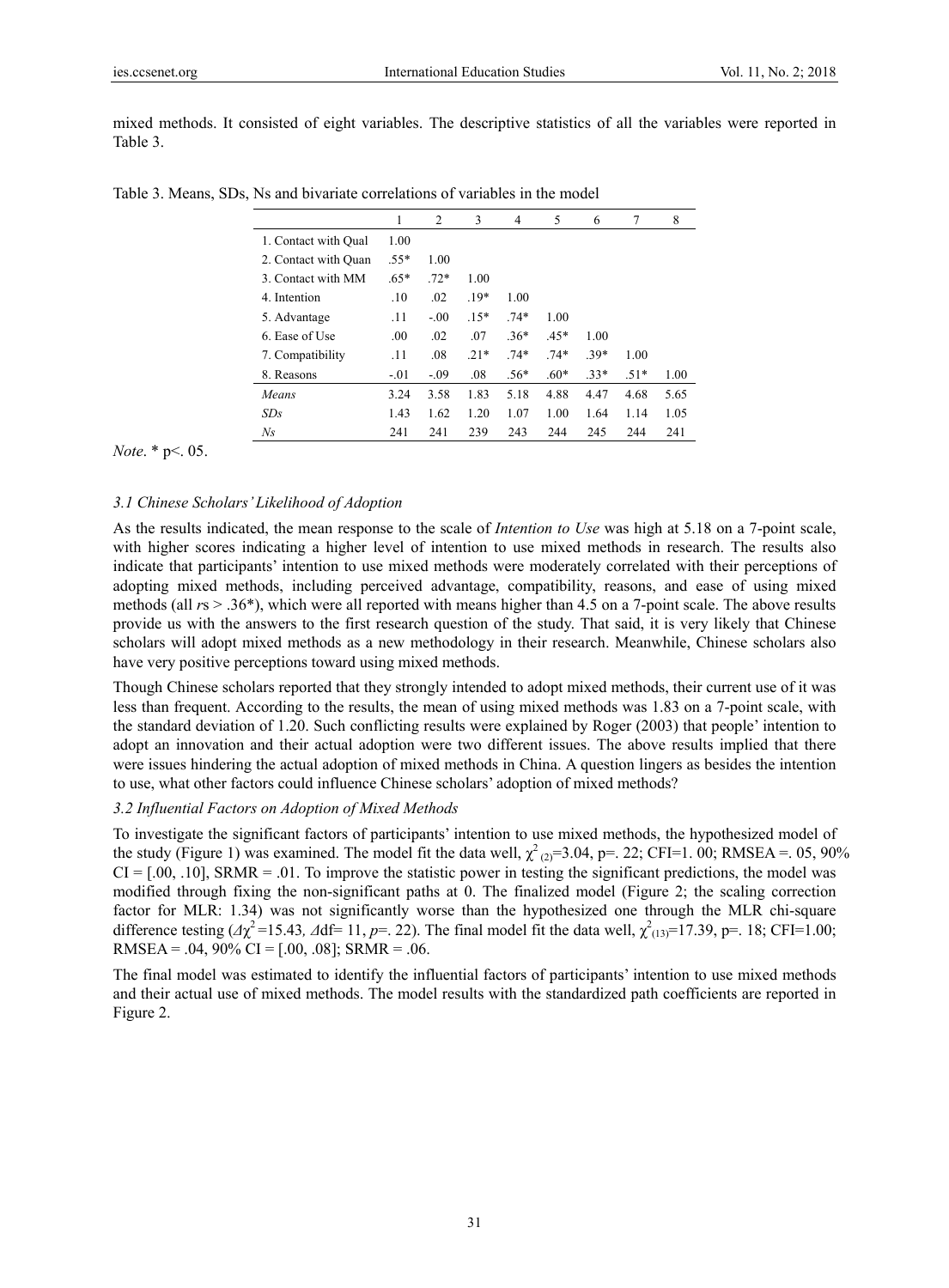

Figure 2. Final model of mixed methods' adoption

According to the results, hypothesis 2 of the study was partially supported (Table 4). That is, participants' use of mixed methods was significantly predicted by their expertise of using qualitative methods (std.  $\beta$  = .36,  $p$  < .001) and quantitative methods (std.  $\beta$  = .51, p < .001), as well as the perceived ease of using mixed methods (std.  $\beta$  $=$  .06,  $p <$  .05), after controlling for the other predictors in the model. The model significantly explained 60.2% of the variances of participants' use of mixed methods.

According to the results, those who have had adequate knowledge with qualitative and quantitative research are more likely to adopt mixed methods, including reading about or conducting mixed methods research. According to the survey questions in this study, knowledge with qualitative and quantitative methods originates from course taking, training (e.g., conferences, workshops), presenting (e.g., publications, lecture speaking), literature reading (e.g., methodology books and journal articles), research investing, and discussing about quantitative and qualitative methods with others.

The above result corresponds with previous research, which discussed researchers' insufficient expertise in qualitative and quantitative methods as one of the critical problems in the expansion of mixed methods (Bazeley, 2004; Creswell & Plano Clark, 2011; Tashakkori & Teddlie, 2010). For instance, Bazeley (2004) mentioned, "good mixed methods research requires a good working knowledge of the multiple methods being used," but "researchers brought up in the traditions of a particular discipline often do not have knowledge of other methodologies" (p. 8). Furthermore, Creswell and Plano Clark (2011) also described researchers' skills as a practical challenge of using mixed methods. They recommended that "the researchers first gain experience with both quantitative research and qualitative research separately before undertaking a mixed methods study." (p. 13)

Different from the previous findings, the current study empirically and quantitatively confirms such relationship between research expertise in multiple methods and the adoption of mixed methods. Moreover, the scale items in the study specified what kinds of qualitative and quantitative expertise were critical to the adoption of mixed methods.

Another variable related to Chinese scholars' adoption of mixed methods in the model was Intention to Use. The results indicated that participants' intention to use mixed methods was predicted by their perceived advantage of using mixed methods (std.  $\beta = .34$ ,  $p < .001$ ), the compatibility of mixed methods to their current work situations (std.  $\beta = .42, p < 001$ ), and the perceived reasons to use mixed methods (std.  $\beta = .15, p < .01$ ), after controlling for their current research experience. Among the three predictors, mixed methods' compatibility was more influential to participants' decisions of adoption, compared with the perceived advantage and reasons of using mixed methods (contrast = .08 and .27,  $ps < .01$ ). The model significantly explained 64.5% of the variances of participants' intention to use mixed methods. According to the results, hypothesis 1 of the study was partially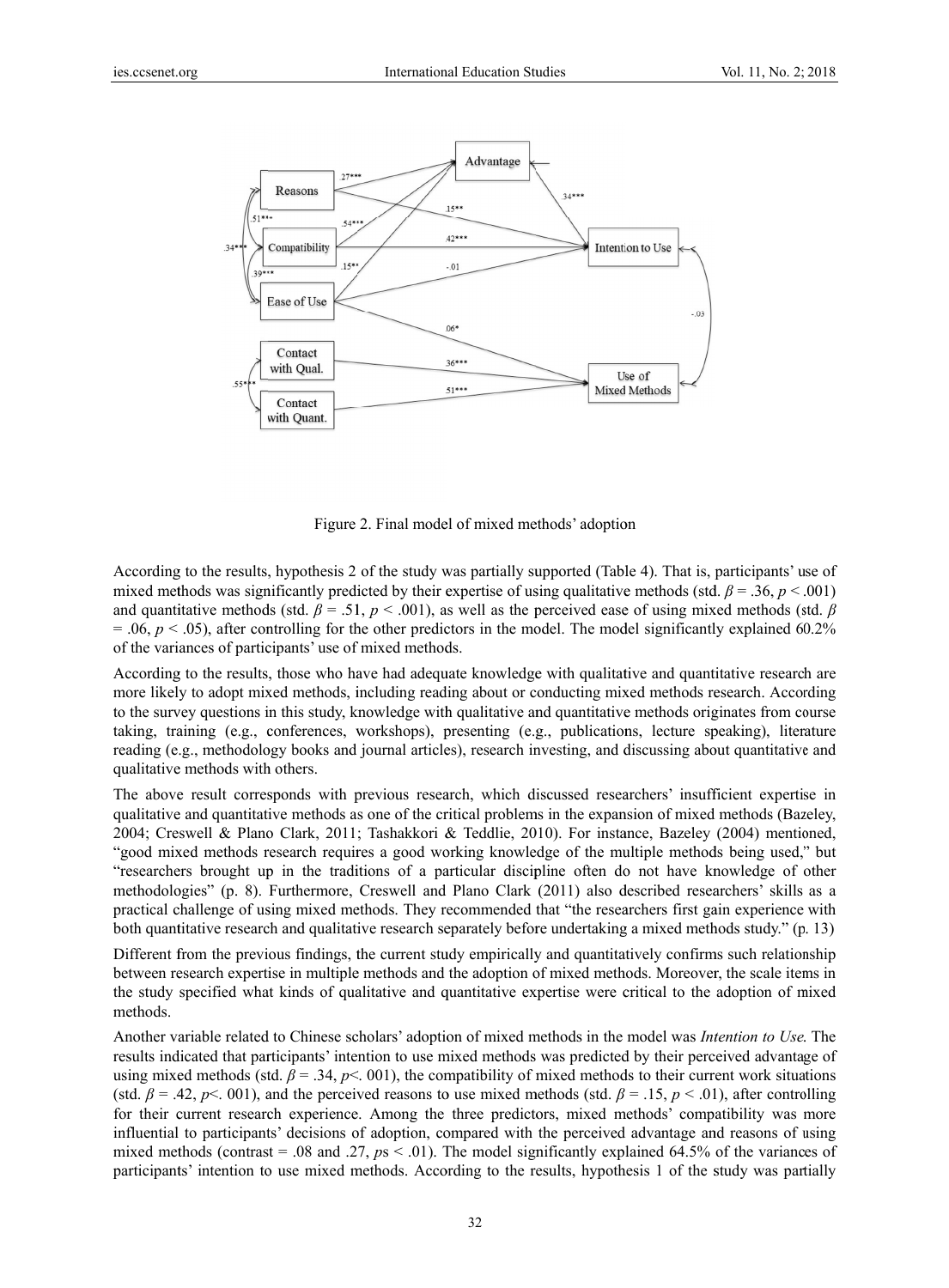supported (Table 4).

The above findings are consistent with the adoption research in many other fields, where researchers found that perceived compatibility and advantage of innovation are two significant predictors to people's innovation adoption (Al-Azawei, 2017; Chang & Tung, 2008; Hardgrave, Davis, & Riemenschneider, 2003; Hye-Young, 2016; Lala, 2014; Lee, Hsieh, & Hsu, 2011; Powell & Wimmer, 2017; Wu & Wang, 2005).

One original finding of the study is that Chinese scholars' perceived reasons to use mixed methods is a significant predictor of their intention to adopt this method. This result implies that researchers are more likely to adopt mixed methods when they are fully aware of the needs and contexts to use this method in practice. That said, if researchers could read examples of using mixed methods in various cases, they might gain a better understanding of why mixed methods is needed in specific fields and inquiries. This finding delivers useful suggestions to methodologists who are drafting mixed methods research guides and trainings for practitioners.

Lastly, according to hypothesis 3, the possible mediation effects in the model were tested. The results indicated that Chinese scholars' perceived advantage of using mixed methods was a significant mediator on Chinese scholars' intention to adopt mixed methods. Therefore, hypothesis 3 of the study was supported (Table 4). Specifically, participants' perceived advantage partially mediated the relationship between perceived compatibility and intention to use (std. *β\* β=.* 19*, p*<. 001). The 95% confidence interval of such mediation is [.10, .26] using the Monte Carlo resampling method (replication = 20,000). In addition, participants' perceived advantage also partially mediated the relationship between perceived reasons and intention to use (std. *β\* β=.* 09*, p*<. 01). The 95% confidence interval of such mediation is [.05, .16] using the Monte Carlo resampling method (replication = 20,000). Additionally, participants' perceived advantage fully mediated the relationship between perceived ease of use and intention to use mixed methods (std. *β\* β*=.05*, p*<.05). The 95% confidence interval of such mediation is  $[0.01, 0.07]$  using the Monte Carlo resampling method (replication = 20,000).

In brief, the Relative Advantage is a unique factor predicting Chinese scholars' adoption of mixed methods. It has both direct effects and mediation effects on people's decision of adoption. The mediation effects exist between several predictors and the outcome of adoption so they cannot be ignored. This finding is new to the literature of diffusion of innovations. It suggests that such mediation effects should be examined in other innovation adoption studies in the future.

| Hypotheses in the study                                                                                                                                                                                                                                | Supported Hypotheses                                                          | Results                                                                                  |
|--------------------------------------------------------------------------------------------------------------------------------------------------------------------------------------------------------------------------------------------------------|-------------------------------------------------------------------------------|------------------------------------------------------------------------------------------|
| H1. Chinese scholars' intention to use mixed methods is positively<br>predicted by their perceived compatibility, advantage, reasons, and<br>ease of using mixed methods, as well as their expertise of using<br>qualitative and quantitative methods. | Partially supported<br>because not all the<br>predictors were<br>significant. | Significant factors: compatibility,<br>advantage, and reasons of using mixed<br>methods. |
| H <sub>2</sub> . Chinese scholars' use of mixed                                                                                                                                                                                                        | Partially supported                                                           | Significant factors: expertise with                                                      |
| methods is positively predicted by their perceived compatibility,                                                                                                                                                                                      | because not all the                                                           | qualitative methods, expertise with                                                      |
| advantage, reasons, and ease of using mixed methods, as well as their                                                                                                                                                                                  | predictors were                                                               | quantitative methods, and perceived                                                      |
| expertise of using qualitative and quantitative methods.                                                                                                                                                                                               | significant.                                                                  | ease of use.                                                                             |
|                                                                                                                                                                                                                                                        |                                                                               | Significant mediation effects of                                                         |
| H <sub>3</sub> . Chinese scholars' perceived advantage of using mixed methods                                                                                                                                                                          | Supported.                                                                    | perceived reasons, compatibility, ease                                                   |
| has mediation effects on their intention to adopt mixed methods.                                                                                                                                                                                       |                                                                               | of use on intention to use mixed                                                         |
|                                                                                                                                                                                                                                                        |                                                                               | methods.                                                                                 |

Table 4. Hypotheses of Chinese scholars' adoption of mixed methods

## **4. Conclusion**

The study makes original contribution to the literature of the evolution of mixed methods by quantitatively examining the expansion of mixed methods in an East Asian country. According to the results of the study, Chinese scholars' positive perceptions of using mixed methods have greatly helped with this methodology's expansion in China. However, though Chinese scholars have high level of intention to adopt mixed methods, they have not widely used this methodology in practice. The major challenges that have hindered mixed methods' adoption are due to researchers' insufficient expertise in using quantitative and qualitative methods. Moreover, people's perceived advantage of using mixed methods has significant mediation effects between perceptions and adoption of this method. That said, if researchers are not cognizant of the advantages of using mixed methods, they may not adopt this method despite their positive perceptions. Extra attention should be placed on this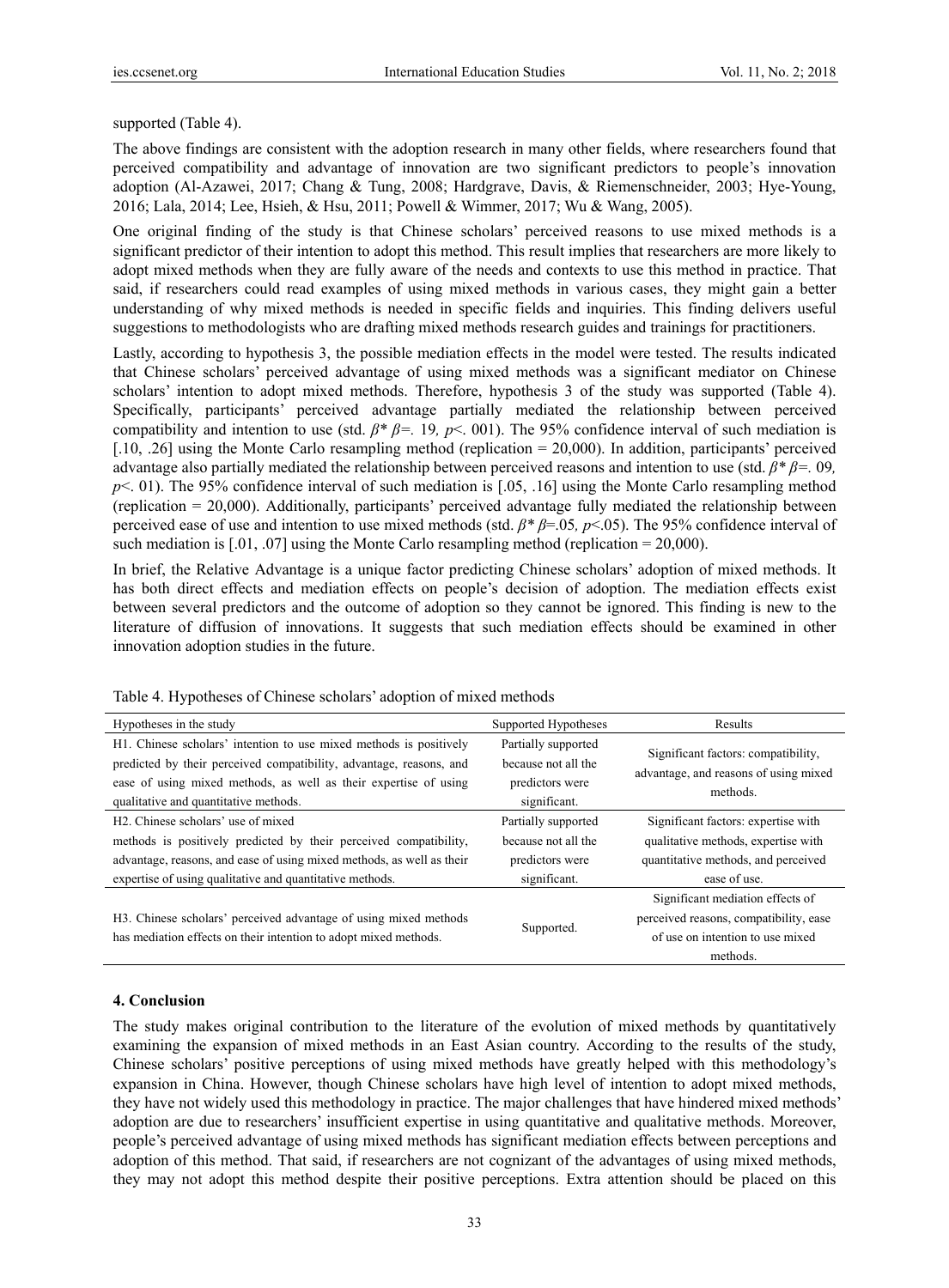mediator in order to enhance the adoption of mixed methods in China. Another point of emphasis is that Chinese scholars' research expertise of both quantitative and qualitative methods should be improved, so that their strong intention of using mixed methods could be sustained. All these efforts would feed into the incremental expansion of mixed methods use in research in China.

Due to the limited time span for data collection and insufficient funding of the study, the researcher could not examine the topic in a wider geographic range of China and for a longer time. Data should be collected every other five years to update the results. Another limitation lies in that the participants were not randomly selected at each research site. Their research experience varied that could make the results biased. The above limitations should be considered when generalizing the results of the study.

Despite the limitations, the study investigated the expansion of mixed methods in China, a non-Western developing country. The study quantitatively confirmed the relationship between researchers' perceptions of using mixed methods and adoption, which is a new finding to the literature. In all, this study presents valuable information and suggestions on the expansion of mixed methods in a non-Western culture, thus contributing to the formation of international mixed methods community. More future research is necessary to examine the adoption of mixed methods in other non-Western contexts.

## **References**

- Agag, G., & El-Masry, A. A. (2016). Understanding consumer intention to participate in online travel community and effects on consumer intention to purchase travel oline and WOM: An integration of innovation diffusion theory and TAM with trust. *Computers in Human Behavior, 60*, 97-111. https://doi.org/10.1016/j.chb.2016.02.038
- Al-Azawei, A. (2017). Investigating the effect of learning styles in a blended e-learning system: An extension of the technonology acceptance model (TAM). *Australasian Journal of Educational Technology, 33*(2), 1-23.
- Bentler, P. M. (1990). Comparative fit indexes in structural models. *Psychological Bulletin, 107*(2), 238-246. https://doi.org/10.1037/0033-2909.107.2.238
- Browne, M. W., & Cudeck, R. (1992). Alternative ways of assessing model fit. *Sociological Methods and Research, 21*, 230-258. https://doi.org/10.1177/0049124192021002005
- Creswell, J. W., & Plano Clark, V. L. (2007). *Designing and conducting mixed methods research* (1st ed.). Thousand Oaks, CA: Sage.
- Creswell, J. W., & Plano Clark, V. L. (2011). *Designing and conducting mixed methods research* (2nd ed.). Thousand Oaks, CA: Sage.
- Davis, F. (1993). User acceptance of information technology: System characteristics, user perceptions and behavioral impacts. *Int. J. Man-Machine Studies, 38*, 475-487. https://doi.org/10.1006/imms.1993.1022
- Davis, F., Bagozzi, R., & Warshaw, P. (1989). User acceptance of computer technology: A comparison of two theoretic models. *Management Science, 35*(8), 982-1003. https://doi.org/10.1287/mnsc.35.8.982
- Greene, J. C., Caracelli, V. J., & Graham, W. F. (1989). Toward a conceptual framework for mixed-method evaluation designs. *Educational Evaluation and Policy Analysis, 11*, 255-274. https://doi.org/10.3102/01623737011003255
- Hess, T., McNab, A., & Basoglu, K. (2014). Reliability generalization of perceived ease of use, perceived usefulness, and behaviorl intentions. *MIS Quarterly, 38*(1), 1-57. https://doi.org/10.25300/MISQ/2014/38.1.01
- Hye-Young, Y. (2016). User acceptance of mobile library applications in academic libraries: An application of the technology acceptance model. *Journal of Academic Librarianship, 42*(6), 687-693. https://doi.org/10.1016/j.acalib.2016.08.003
- Johnson, R. B., & Onwuegbuzie, A. J. (2004). Mixed methods research: A research paradigm whose time has come. *Educational Researcher, 33*(7), 14-26. https://doi.org/10.3102/0013189X033007014
- Kline, R. B. (2011). *Principles and practice of structural equation modeling* (3rd ed.). New York: Guilford Press.
- Lala, G. (2014). The Emergence and Development of the Technology Acceptance Model (TAM). *Proceedings of The International Conference Marketing - From Information to Decision, 7*, 149-160.
- Liaw, S. (2002). Understanding user perceptions of world-wide web environments. *Journal of Computer Assisted Learning, 18*, 137-148. https://doi.org/10.1046/j.0266-4909.2001.00221.x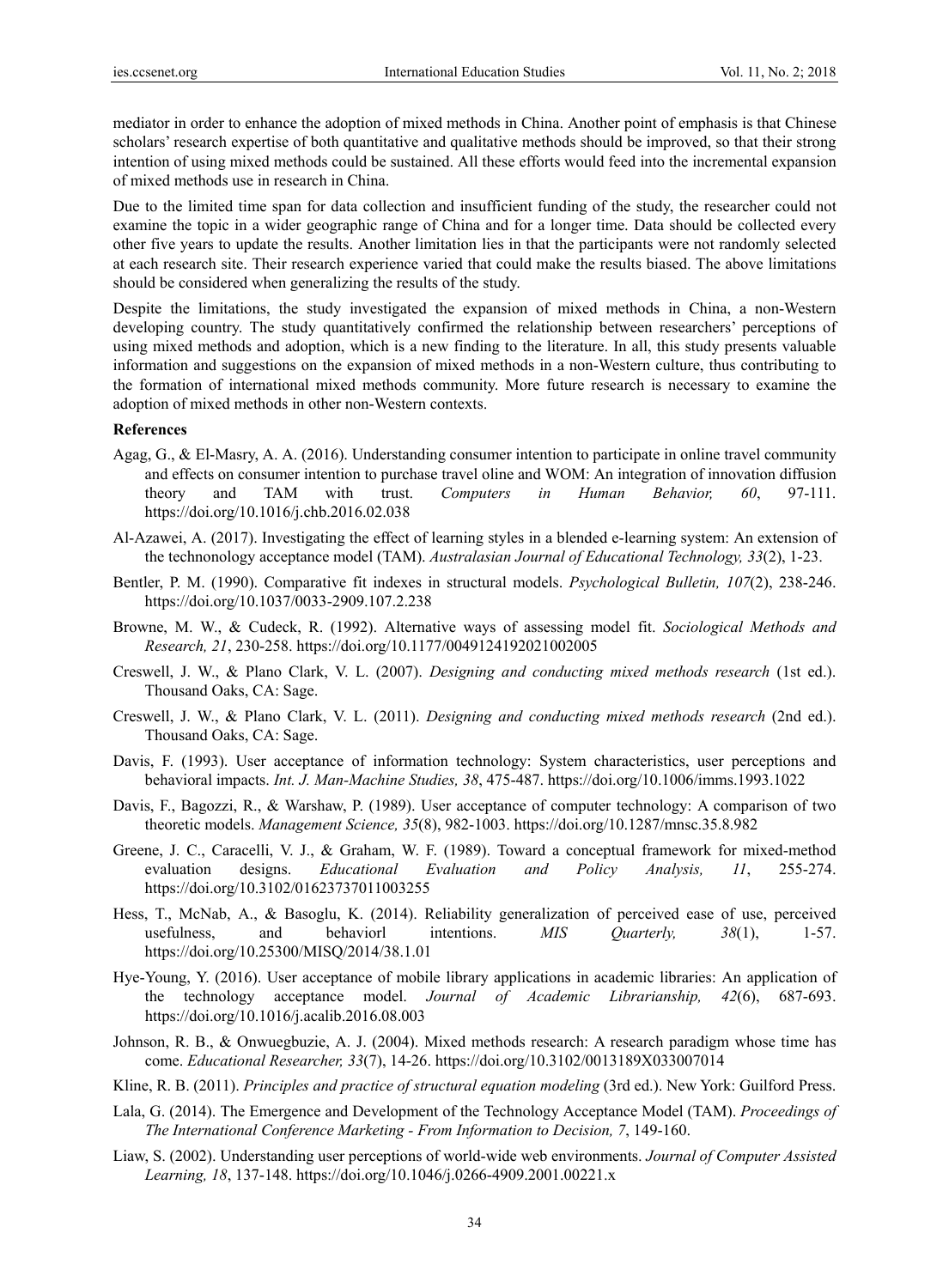- Liaw, S., & Huang, H. (2003). An investigation of user attitudes toward search engines as an information retrieval tool. *Computers in Human Behavior, 19*, 751-765. https://doi.org/10.1016/S0747-5632(03)00009-8
- Mallya, J. (2017). Factors influencing usage of internet for academic purposes using technology acceptance model. *Journal of Library & Information Technology, 37*(2), 119-124.
- Moore, G., & Benbasat, I. (2001). Development of an instrument to measure the perceptions of adoption an information technology innovation. *Information Systems Research, 2*(3), 192-222. https://doi.org/10.1287/isre.2.3.192
- Morse, J. M., & Niehaus, L. (2009). *Mixed method design: Principles and procedures*. CA: Walnut Creek.
- Oliveira, T., & Martins, M. (2011). Literature review of information technology adoption models at firm level. *The Electronic Journal Information Systems Evaluation, 14*(1), 110-121.
- Powell, L., & Wimmer, H. (2017). Parental perceptions and recommendations of computing majors: A Technology Acceptance Model Approach. *Information Systems Education Journal, 15*(4), 29-37.
- Rogers, E. (2003). *Diffusion of innovations* (5th ed.). New York: A Division of Simon & Schuster, Inc.
- Steiger, M. (1990). Structural model evaluation and modification: An interval estimation approach. *Multivariate Behavioral Research, 25*(2), 173-180. https://doi.org/10.1207/s15327906mbr2502\_4
- Tashakkori, A., & Teddlie, C. (Eds.). (2010). *Sage handbook of mixed methods in social & behavioral research*  (2nd ed.). CA: SAGE Publications, Inc. https://doi.org/10.4135/9781506335193
- Tashakkori, A., & Teddlie, C. (1998). *Mixed methodology: Combining qualitative and quantitative approaches*. Thousand Oaks, CA: Sage.
- Tashakkori, A., & Teddlie, C. (Eds.). (2003). *Sage handbook of mixed methods in social and behavioral research*  (1st ed.). CA: SAGE Publications, Inc.
- Teddlie, C., & Tashakkori, A. (2009). *Foundations of mixed methods research*. Thousand Oaks, CA: Sage.
- Teye, J. (2012). Benefits, challenges, and dynamism of positionalities associated with mixed methods research in developing countries: Evidence from Ghana. *Journal of Mixed Methods Research, 6*(4), 379-391. https://doi.org/10.1177/1558689812453332
- Tran, T. C. T., & Cheng, M. S. (2017). Adding innovation diffusion theory to technology acceptance model: understanding consumers' intention to use biofuels in Viet Nam. *International Review of Management and Business Research, 6*(2), 595-609.
- Venkatesh, V., Morris, M., Davis, G., & Davis, F. (2003). User acceptance of information technology: Toward a unified view. *MIS Quarterly, 27*(3), 425-478.
- Zhou, Y., & Creswell, J. (2012). The use of mixed methods by Chinese scholars in East China: A case study. *International Journal of Multiple Research Approaches, 6*(1), 73-87. https://doi.org/10.5172/mra.2012.6.1.73

#### **Appendix A**

#### **Instrument of Adoption of Mixed Methods (English & Chinese Version)**

*Intentions to Use Mixed Methods (α=. 81)* 

1. I intend to use mixed methods in the future.

我决定今后使用混合方法。

- 2. I predict I would use mixed methods in the future. 我预测我今后会使用混合方法。
- 3. I plan to use mixed methods in the future. 我想要使用混合方法。

*Contact with Qualitative/Quantitative/Mixed Methods (α=. 80)* 

- 1. How many courses did you take to learn about this methodology? 你学过多少门与以下研究方法相关的课程?
- 2. How many training occasions (including conferences, workshops, lectures, and seminars) did you attend to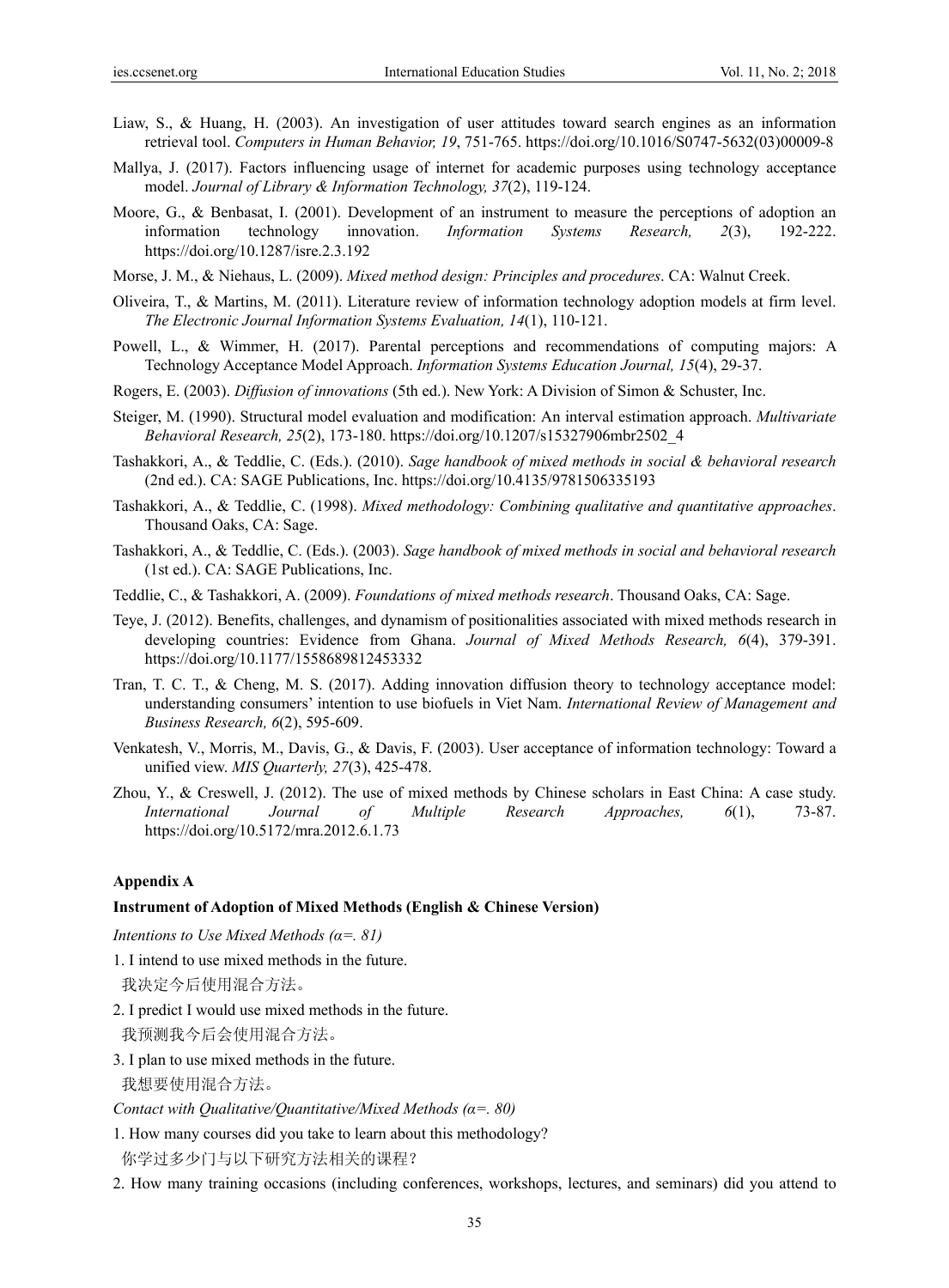learn about this methodology?

- 除课程外,你还参加过多少次与以下研究方法相关的课外学习(包括:学术会议,短期培训班, 讲座, 研讨会)?
- 3. How many studies did you participate in using this methodology? 你参加过多少项以下类型的研究?
- 4. How many times did you present this type of research (including publishing papers, presenting at conferences, and speaking at lectures)?

你曾多少次展示过以下类型的研究结果(展示的方式包括:发表期刊文章,撰写研究报告,进行会议 讲演,进行小组汇报,和开办学术讲座)?

- 5. How many articles (including book chapters) did you read about this methodology? 你阅读过多少与以下研究方法相关的文章和书籍?
- 6. How many times did you talk with others about using this methodology? 你曾多少次和他人讨论过使用以下的研究方法?

*Relative Advantage of Using Mixed Methods (α=. 85)* 

- 1. Using mixed methods enables me to accomplish tasks more quickly. 使用混合方法能使我更快地完成研究的任务。
- 2. Using mixed methods makes it easier to do my job. 使用混合方法让我的研究变得简单。
- 3. Using mixed methods gives me greater control over my research process. 使用混合方法让我能更好地掌控我的研究过程。
- 4. Using mixed methods improves the quality of work I do. 使用混合方法能提高我的工作/研究质量。
- 5. Using mixed methods enhances my effectiveness on the job. 使用混合方法能提高我的工作/研究成效。
- *Compatibility of Using Mixed Methods (α=. 80)*
- 1. I think that using mixed methods fits well with the way I like to work. 我觉得使用混合方法十分符合我所喜欢的研究方式。
- 2. Using mixed methods is completely compatible with my current situation. 对我而言,使用混合方法非常适合我现有的情况。
- 3. Using mixed methods fits into my work style.
- 使用混合方法很符合我做科研的风格。
- *Ease of Use of Mixed Methods (α=. 73)*
- 1. Overall, I believe that mixed methods is easy to use. 总的来说,我认为混合方法很容易用。
- 2. Learning to use mixed methods is easy for me.

学会使用混合方法对我来说很简单。

- 3. The use of mixed methods is clear and understandable to me.
- 对我而言,混合方法的使用简单易懂。
- 4. I believe that it is easy to use mixed methods to get my research questions answered. 我相信使用混合方法能很容易地解决我的研究问题。

*Reasons to Use Mixed Methods (α=. 88)* 

1. The weaknesses of one research method can be offset by the strengths of the other research method. 在一项研究中,同时使用量化和质性方法能让他们互补不足。